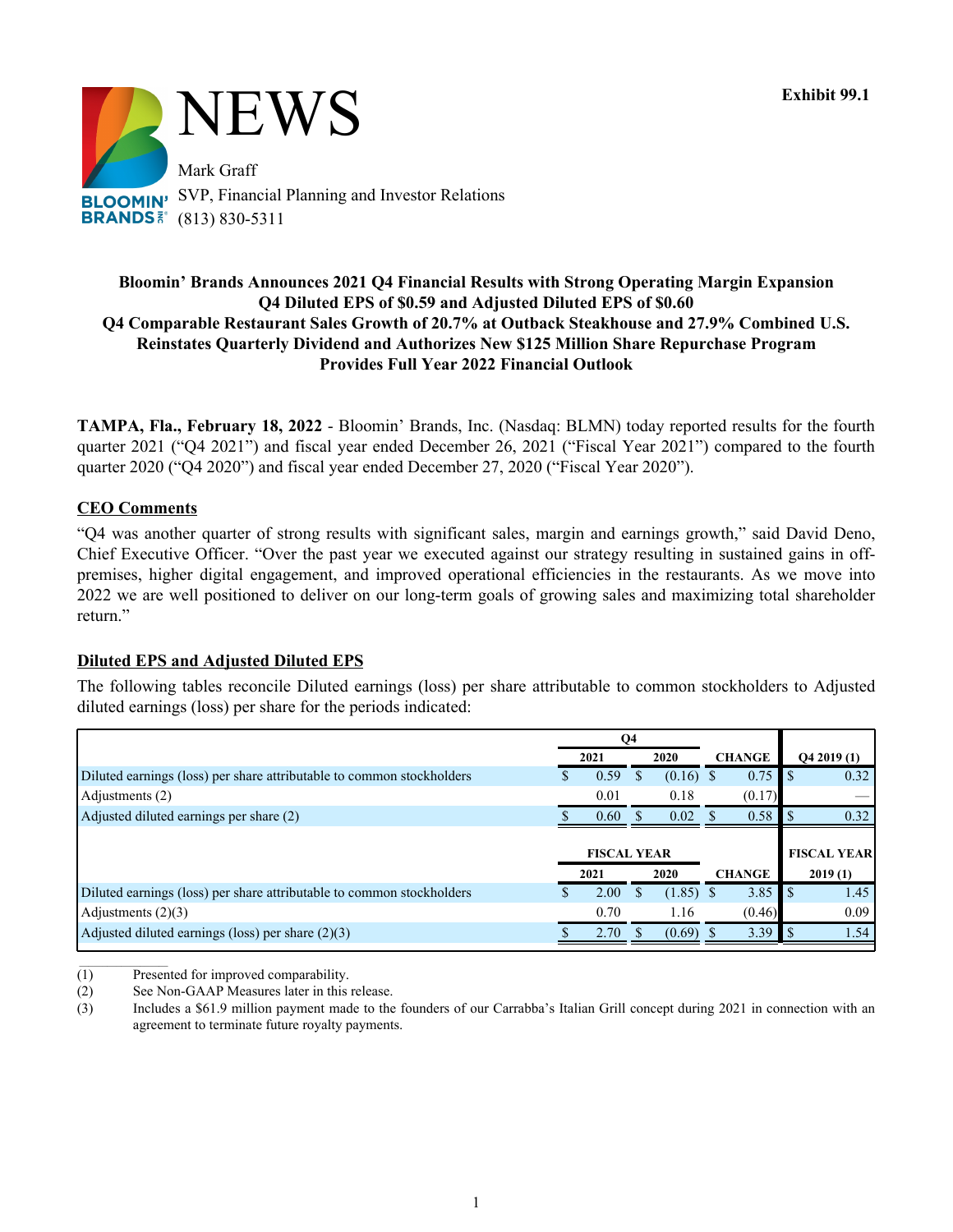# **Fourth Quarter Financial Results**

| (dollars in millions)                          | <b>O4 2021</b> |          | <b>O4 2020</b> |           | <b>CHANGE</b> |  | Q42019(1) |  |
|------------------------------------------------|----------------|----------|----------------|-----------|---------------|--|-----------|--|
| Total revenues                                 | \$             | 1,047.1  |                | 812.5     | 28.9 %        |  | 1,022.2   |  |
|                                                |                |          |                |           |               |  |           |  |
| Restaurant-level operating margin              |                | $16.5\%$ |                | $11.8 \%$ | 4.7 %         |  | 14.4%     |  |
| Adjusted restaurant-level operating margin (2) |                | $16.5\%$ |                | 12.4%     | 4.1 $%$       |  | 13.9 %    |  |
|                                                |                |          |                |           |               |  |           |  |
| Operating income (loss) margin                 |                | $7.5 \%$ |                | (0.9)%    | 8.4 %         |  | 4.2 $\%$  |  |
| Adjusted operating income margin (2)           |                | $7.8 \%$ |                | $1.3\%$   | 6.5 $%$       |  | 4.2 $\%$  |  |

 $\frac{1}{2}$  and  $\frac{1}{2}$  and  $\frac{1}{2}$  and  $\frac{1}{2}$  and  $\frac{1}{2}$ (1) Presented for improved comparability.

(2) See Non-GAAP Measures later in this release.

- The increase in Total revenues was primarily due to: (i) higher comparable restaurant sales from recovery of inrestaurant dining from the significantly reduced levels in 2020 after the onset of the pandemic and strong retention of off-premises sales, (ii) higher franchise revenues and (iii) the net impact of restaurant openings and closures.
- *•* Restaurant-level operating margin increased primarily due to higher comparable restaurant sales from inrestaurant dining and strong retention of off-premises sales, and higher franchise revenues. These increases were partially offset by higher labor costs and commodity inflation and higher utilities, operating and rent expense.
- Operating income margin increased due to an increase in restaurant-level operating margin as described above and 2020 asset impairment charges related to the COVID-19 pandemic. Adjusted operating income excludes the impact of charges related to the COVID-19 pandemic.

## **Fourth Quarter Comparable Restaurant Sales**

Fourth quarter U.S. comparable restaurant sales results increased 27.9% versus 2020 and 5.3% on a two-year basis given strong retention of off-premises sales. During the quarter we chose not to replicate the significant promotional activity from 2019 at Outback Steakhouse given the evolving consumer environment. As expected, we saw a significant increase in Outback Steakhouse comparable restaurant sales once we lapped this activity in mid-November.

The following table includes Company-owned comparable restaurant sales for the fourth quarter ended December 26, 2021 relative to 2019 and 2020:

|                                                              | <b>THIRTEEN WEEKS ENDED</b>   |                           |  |  |  |  |  |  |  |
|--------------------------------------------------------------|-------------------------------|---------------------------|--|--|--|--|--|--|--|
|                                                              | <b>DECEMBER 26, 2021</b>      |                           |  |  |  |  |  |  |  |
| Comparable restaurant sales (stores open 18 months or more): | <b>COMPARABLE TO 2019 (1)</b> | <b>COMPARABLE TO 2020</b> |  |  |  |  |  |  |  |
| U.S.                                                         |                               |                           |  |  |  |  |  |  |  |
| Outback Steakhouse                                           | $2.5 \%$                      | $20.7\%$                  |  |  |  |  |  |  |  |
| Carrabba's Italian Grill                                     | $10.3\%$                      | $24.4\%$                  |  |  |  |  |  |  |  |
| Bonefish Grill                                               | $1.3\%$                       | 39.0 $%$                  |  |  |  |  |  |  |  |
| Fleming's Prime Steakhouse & Wine Bar                        | $20.3\%$                      | 71.1%                     |  |  |  |  |  |  |  |
| Combined U.S.                                                | 5.3 %                         | 27.9 %                    |  |  |  |  |  |  |  |
| <b>International</b>                                         |                               |                           |  |  |  |  |  |  |  |
| Outback Steakhouse - Brazil (2)                              | $8.5\%$                       | $26.5\%$                  |  |  |  |  |  |  |  |

(1) Represents comparable restaurant sales increases relative to 2019 for improved comparability due to the impact of COVID-19 on fiscal year 2020 restaurant sales.

(2) Outback Steakhouse Brazil results are presented on a calendar basis and reported on a one-month lag through November 30, 2021. Excludes the effect of fluctuations in foreign currency rates. Includes trading day impact from calendar period reporting.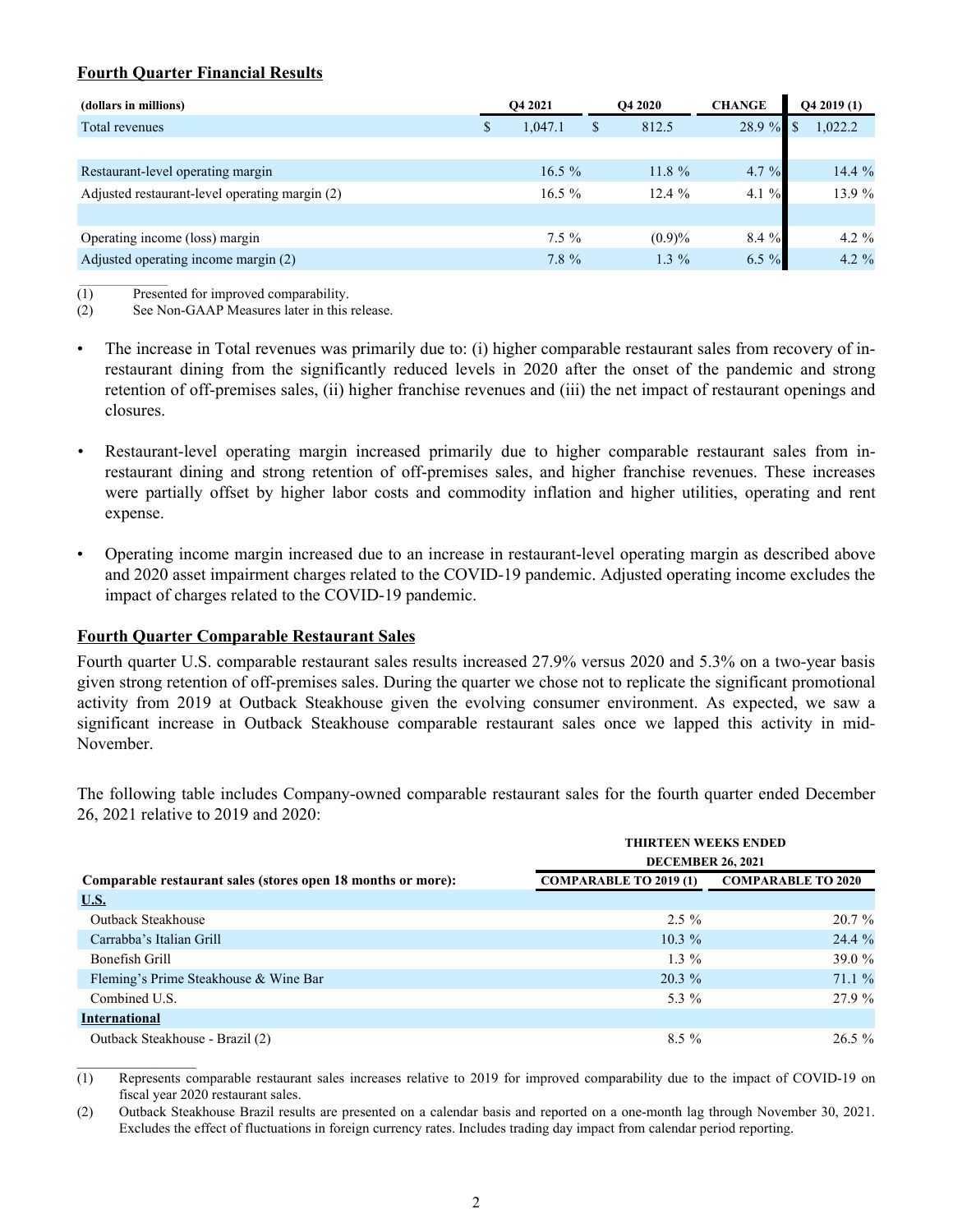# **Reinstated Quarterly Dividend and Share Repurchase Authorization**

On February 8, 2022, our Board of Directors reinstated a quarterly dividend and declared a quarterly cash dividend of \$0.14 per share to be paid on March 16, 2022 to all stockholders of record as of the close of business on March 2, 2022.

On February 8, 2022, our Board of Directors approved a \$125 million share repurchase program. This authorization will expire on August 9, 2023.

## **Fiscal 2022 Financial Outlook**

The tables below present our expectations for selected 2022 financial reporting and operating results. Our outlook assumes no additional significant business interruptions related to COVID-19:

| <b>Financial Results:</b>               | 2022 Guidance      |
|-----------------------------------------|--------------------|
| Total revenues                          | \$4.30B to \$4.35B |
| EBITDA $(1)$                            | \$495M to \$515M   |
| GAAP diluted earnings per share (2)     | \$2.13 to \$2.22   |
| Adjusted diluted earnings per share (3) | \$2.35 to \$2.45   |
| Effective income tax rate               | $16\%$ to $17\%$   |
| <b>Other Selected Financial Data:</b>   | 2022 Guidance      |
| Commodity inflation                     | $11\%$ to $13\%$   |
| Labor inflation                         | High single digits |
| Capital expenditures                    | $$225M - $240M$    |
| Number of new system-wide restaurants   | Approx. 30         |

(1) See EBITDA outlook reconciliation later in this release.

(2) For GAAP purposes assumes weighted-average diluted shares of approximately 106 million.

(3) Assumes weighted-average adjusted diluted shares of approximately 96 million, which includes the benefit of the convertible note hedge entered into in May 2020.

## **Q1 2022 Financial Outlook**

 $\mathcal{L}_\text{max}$ 

The table below presents our expectations for selected fiscal Q1 2022 operating results. Our outlook assumes no additional business interruptions related to COVID-19:

| <b>Selected Financial Data:</b>         | O1 2022 Outlook     |
|-----------------------------------------|---------------------|
| Total revenues                          | \$1.10B to \$1.135B |
| GAAP diluted earnings per share (1)     | \$0.64 to \$0.69    |
| Adjusted diluted earnings per share (2) | \$0.70 to \$0.75    |

(1) For GAAP purposes assumes weighted-average diluted shares of approximately 104 million.

(2) Assumes weighted-average adjusted diluted shares of approximately 95 million, which includes the benefit of the convertible note hedge entered into in May 2020.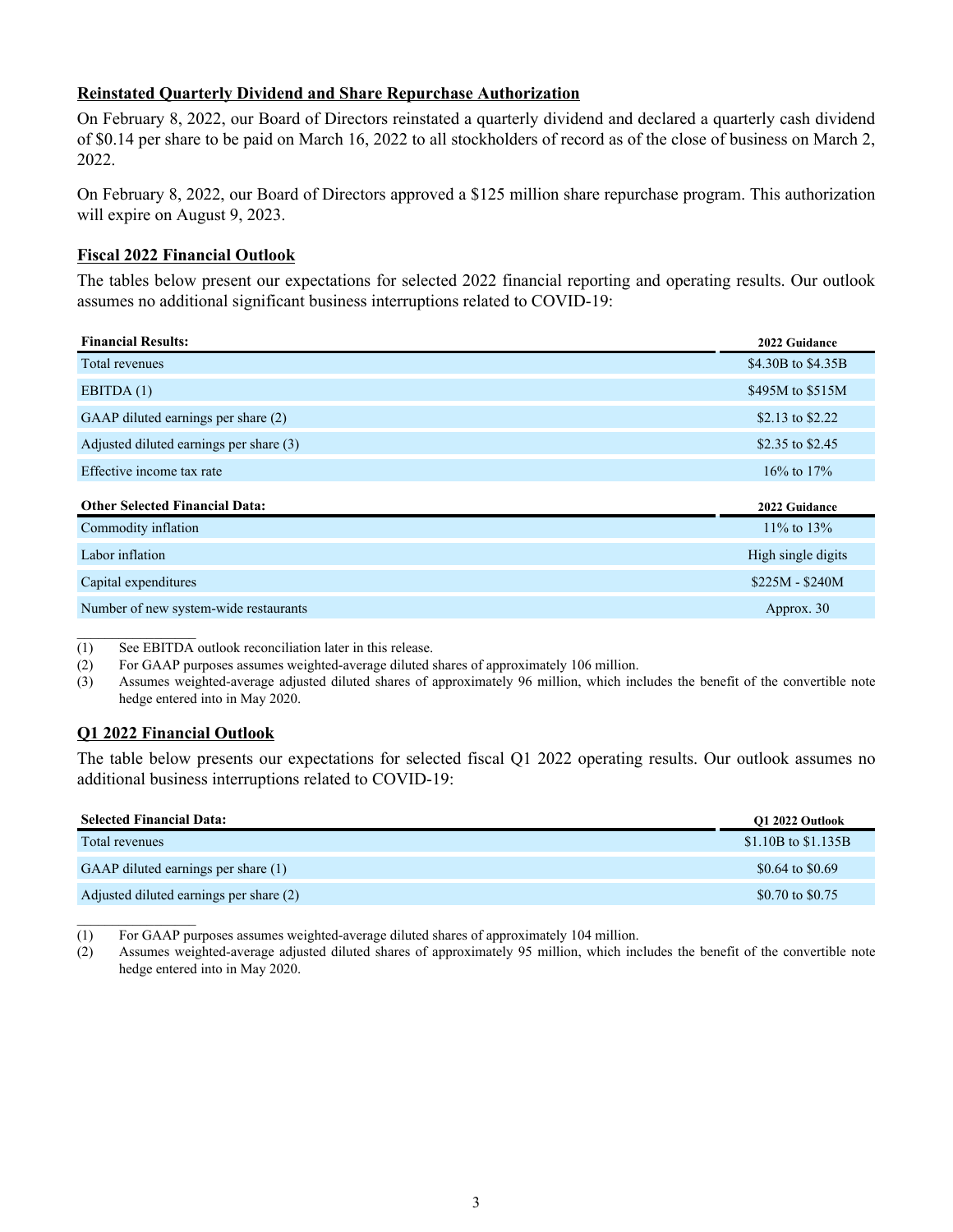# **Conference Call**

The Company will host a conference call today, February 18, 2022 at 8:15 AM EST. The conference call will be webcast live from the Company's website at http://www.bloominbrands.com under the Investors section. A replay of this webcast will be available on the Company's website after the call.

## **Non-GAAP Measures**

In addition to the results provided in accordance with GAAP, this press release and related tables include certain non-GAAP measures, which present operating results on an adjusted basis. These are supplemental measures of performance that are not required by or presented in accordance with GAAP and include the following: (i) Adjusted restaurant-level operating margin, (ii) Adjusted income (loss) from operations and the corresponding margin, (iii) Adjusted net income (loss), (iv) Adjusted diluted earnings (loss) per share, (v) Adjusted segment restaurant-level operating margin, (vi) Adjusted segment income (loss) from operations and the corresponding margin and (vii) Earnings before interest, taxes, depreciation and amortization ("EBITDA").

We believe that our use of non-GAAP financial measures permits investors to assess the operating performance of our business relative to our performance based on GAAP results and relative to other companies within the restaurant industry by isolating the effects of certain items that may vary from period to period without correlation to core operating performance or that vary widely among similar companies. However, our inclusion of these adjusted measures should not be construed as an indication that our future results will be unaffected by unusual or infrequent items or that the items for which we have made adjustments are unusual or infrequent or will not recur. We believe that the disclosure of these non-GAAP measures is useful to investors as they form part of the basis for how our management team and Board of Directors evaluate our operating performance, allocate resources and administer employee incentive plans.

These non-GAAP financial measures are not intended to replace GAAP financial measures, and they are not necessarily standardized or comparable to similarly titled measures used by other companies. We maintain internal guidelines with respect to the types of adjustments we include in our non-GAAP measures. These guidelines endeavor to differentiate between types of gains and expenses that are reflective of our core operations in a period, and those that may vary from period to period without correlation to our core performance in that period. However, implementation of these guidelines necessarily involves the application of judgment, and the treatment of any items not directly addressed by, or changes to, our guidelines will be considered by our disclosure committee. You should refer to the reconciliations of non-GAAP measures in tables five, six, seven, ten and eleven included later in this release for descriptions of the actual adjustments made in the current period and the corresponding prior period.

## **About Bloomin' Brands, Inc.**

Bloomin' Brands, Inc. is one of the largest casual dining restaurant companies in the world with a portfolio of leading, differentiated restaurant concepts. The Company has four founder-inspired brands: Outback Steakhouse, Carrabba's Italian Grill, Bonefish Grill and Fleming's Prime Steakhouse & Wine Bar. The Company operates more than 1,450 full-service restaurants and off-premises only kitchens in 47 states, Guam and 17 countries, some of which are franchise locations. For more information, please visit www.bloominbrands.com.

# **Forward-Looking Statements**

Certain statements contained herein, including statements under the headings "CEO Comments", "Fiscal 2022 Financial Outlook" and "Q1 2022 Financial Outlook" are not based on historical fact and are "forward-looking statements" within the meaning of applicable securities laws. Generally, these statements can be identified by the use of words such as "guidance," "believes," "estimates," "anticipates," "expects," "on track," "feels," "forecasts," "seeks," "projects," "intends," "plans," "may," "will," "should," "could," "would" and similar expressions intended to identify forward-looking statements, although not all forward-looking statements contain these identifying words. These forward-looking statements include all matters that are not historical facts. By their nature, forward-looking statements involve risks and uncertainties that could cause actual results to differ materially from the Company's forward-looking statements. These risks and uncertainties include, but are not limited to: consumer reaction to public health and food safety issues; the effects of the COVID-19 pandemic and uncertainties about its depth and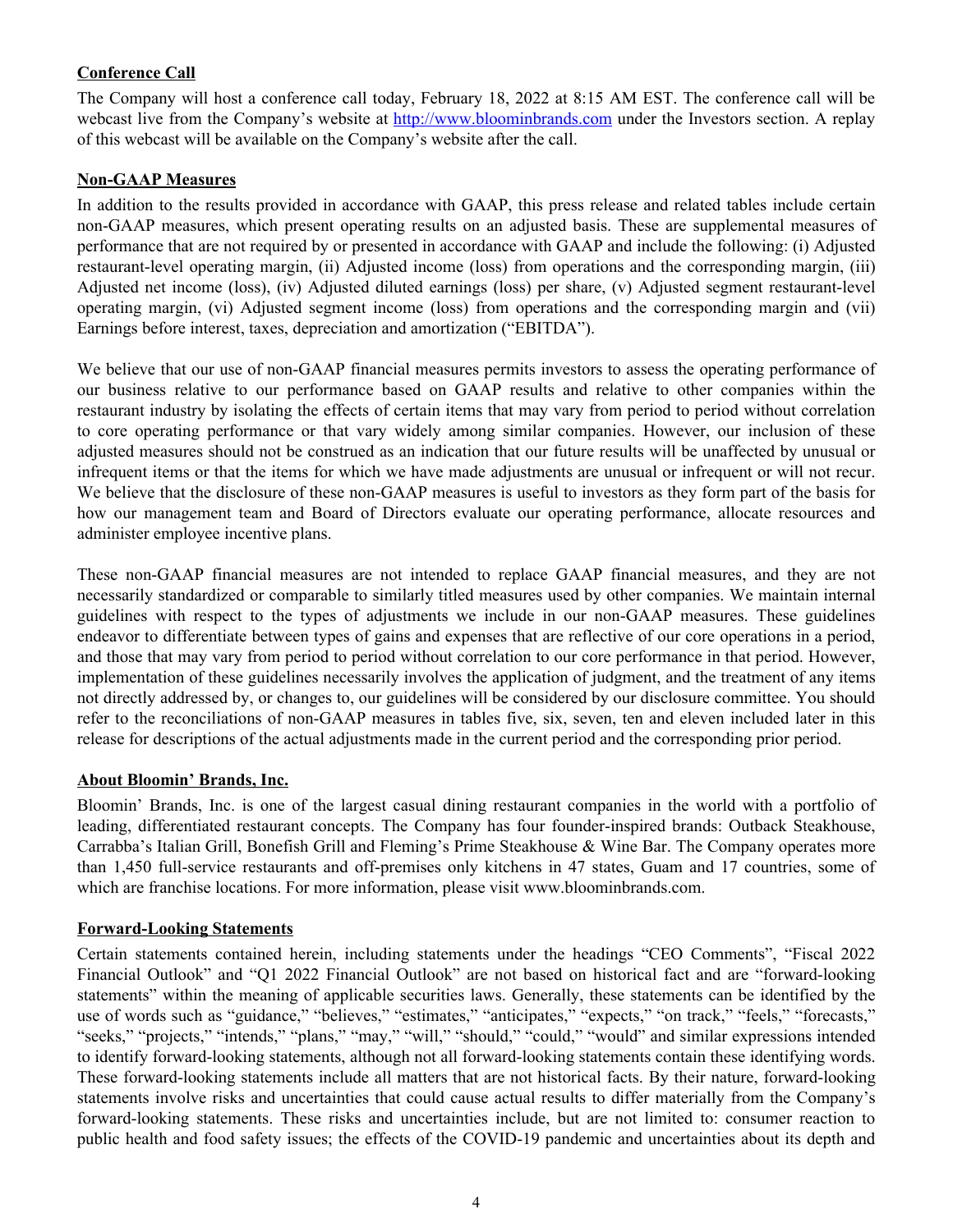duration, as well as the impacts to economic conditions and consumer behavior, including, among others: the inability of workers, including delivery drivers, to work due to illness, quarantine, or government mandates, temporary restaurant closures and capacity restrictions due to reduced workforces or government mandates, the unemployment rate, the extent, availability and effectiveness of any COVID-19 stimulus packages or loan programs, the ability of our franchisees to operate their restaurants during the pandemic and pay royalties, and trends in consumer behavior and spending during and after the end of the pandemic; increases in labor costs and fluctuations in the availability of employees; increases in unemployment rates and taxes; price and availability of commodities; competition; local, regional, national and international economic conditions; our ability to preserve the value of and grow our brands; interruption or breach of our systems or loss of consumer or employee information; our dependence on a limited number of suppliers and distributors; legal conditions in international markets and their effects on foreign operations and foreign currency exchange rates; government actions and policies; the effects of changes in tax laws; changes in patterns of consumer traffic, consumer tastes and dietary habits; challenges associated with our remodeling, relocation and expansion plans; consumer confidence and spending patterns; political, social and the seasonality of the Company's business; weather, acts of God and other disasters; compliance with debt covenants and the Company's ability to make debt payments and planned investments; the cost and availability of credit; interest rate changes; and any impairments in the carrying value of goodwill and other assets. Further information on potential factors that could affect the financial results of the Company and its forward-looking statements is included in its most recent Form 10-K and subsequent filings with the Securities and Exchange Commission. The Company assumes no obligation to update any forward-looking statement, except as may be required by law. These forward-looking statements speak only as of the date of this release. All forward-looking statements are qualified in their entirety by this cautionary statement.

*Note: Numerical figures included in this release have been subject to rounding adjustments.*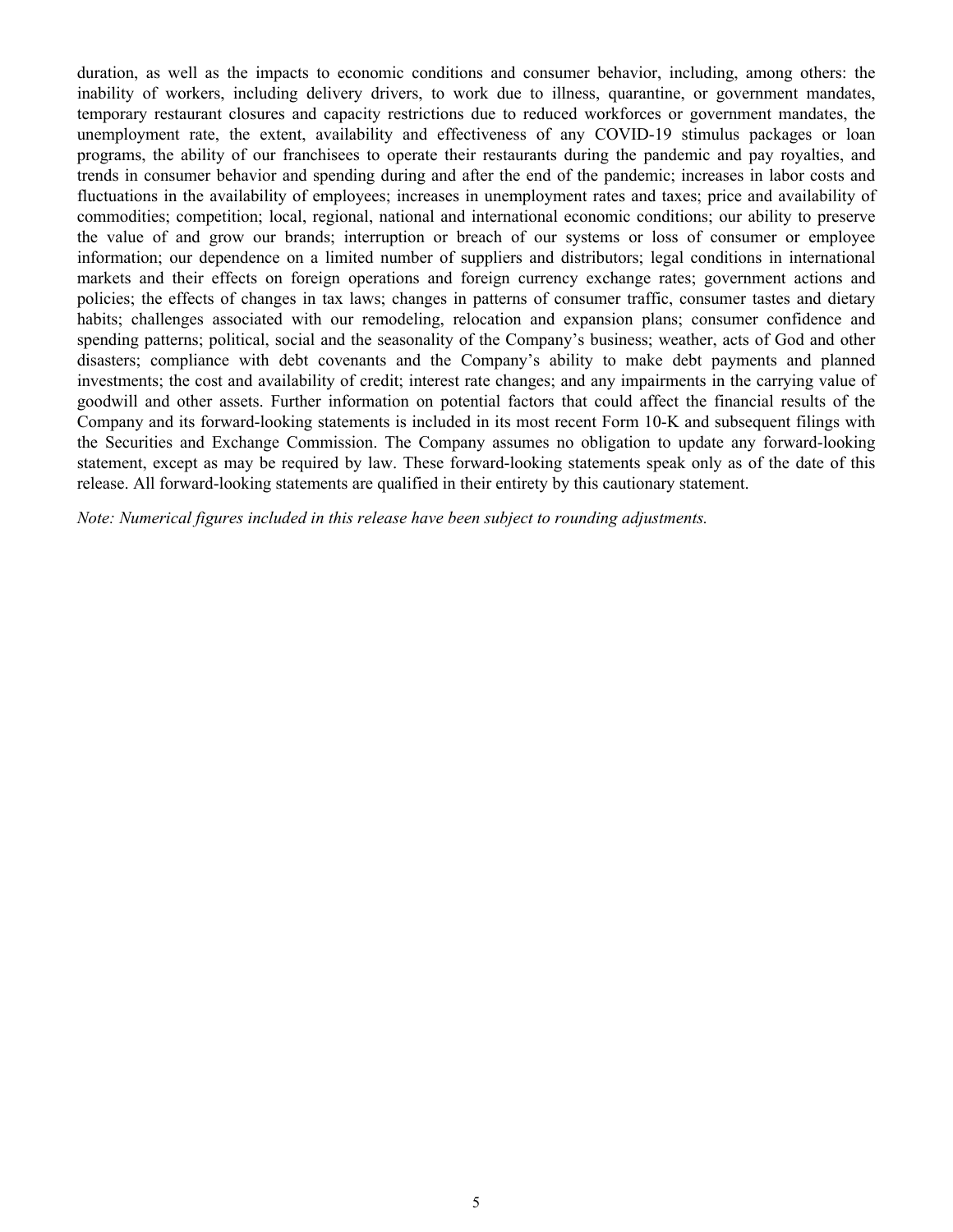## **TABLE ONE BLOOMIN' BRANDS, INC. CONSOLIDATED STATEMENTS OF OPERATIONS**

|                                                                                 | <b>THIRTEEN WEEKS ENDED</b> |                             |      |                             | <b>FISCAL YEAR</b> |           |               |            |  |
|---------------------------------------------------------------------------------|-----------------------------|-----------------------------|------|-----------------------------|--------------------|-----------|---------------|------------|--|
|                                                                                 |                             | <b>DECEMBER 26,</b><br>2021 |      | <b>DECEMBER 27,</b><br>2020 | 2021               |           |               | 2020       |  |
| (in thousands, except per share data)                                           |                             | (UNAUDITED)                 |      | (UNAUDITED)                 | (UNAUDITED)        |           |               |            |  |
| Revenues                                                                        |                             |                             |      |                             |                    |           |               |            |  |
| Restaurant sales                                                                | \$                          | 1,029,697                   | \$   | 805,651                     | \$                 | 4,061,093 | \$            | 3,144,636  |  |
| Franchise and other revenues                                                    |                             | 17,386                      |      | 6,854                       |                    | 61,292    |               | 25,925     |  |
| Total revenues                                                                  |                             | 1,047,083                   |      | 812,505                     |                    | 4,122,385 |               | 3,170,561  |  |
| Costs and expenses                                                              |                             |                             |      |                             |                    |           |               |            |  |
| Food and beverage costs                                                         |                             | 321,417                     |      | 251,704                     |                    | 1,229,689 |               | 982,702    |  |
| Labor and other related                                                         |                             | 294,740                     |      | 243,628                     |                    | 1,154,623 |               | 1,005,295  |  |
| Other restaurant operating                                                      |                             | 243,840                     |      | 214,864                     |                    | 1,006,371 |               | 846,566    |  |
| Depreciation and amortization                                                   |                             | 40,799                      |      | 42,792                      |                    | 163,391   |               | 180,261    |  |
| General and administrative                                                      |                             | 63,026                      |      | 56,624                      |                    | 245,616   |               | 254,356    |  |
| Provision for impaired assets and restaurant closings                           |                             | 4,775                       |      | 10,131                      |                    | 13,737    |               | 76,354     |  |
| Total costs and expenses                                                        |                             | 968,597                     |      | 819,743                     |                    | 3,813,427 |               | 3,345,534  |  |
| Income (loss) from operations                                                   |                             | 78,486                      |      | (7,238)                     |                    | 308,958   |               | (174, 973) |  |
| Loss on extinguishment and modification of debt                                 |                             |                             |      |                             |                    | (2,073)   |               | (237)      |  |
| Other income, net                                                               |                             |                             |      | 342                         |                    | 26        |               | 131        |  |
| Interest expense, net                                                           |                             | (13, 751)                   |      | (17, 795)                   |                    | (57, 614) |               | (64, 442)  |  |
| Income (loss) before provision (benefit) for income taxes                       |                             | 64,735                      |      | (24, 691)                   |                    | 249,297   |               | (239, 521) |  |
| Provision (benefit) for income taxes                                            |                             | 1,557                       |      | (10, 516)                   |                    | 26,384    |               | (80, 726)  |  |
| Net income (loss)                                                               |                             | 63,178                      |      | (14, 175)                   |                    | 222,913   |               | (158, 795) |  |
| Less: net income (loss) attributable to noncontrolling<br>interests             |                             | 2,479                       |      | 36                          |                    | 7,358     |               | (80)       |  |
| Net income (loss) attributable to Bloomin' Brands                               |                             | 60,699                      |      | (14,211)                    |                    | 215,555   |               | (158, 715) |  |
| Redemption of preferred stock in excess of carrying value                       |                             |                             |      |                             |                    |           |               | (3, 496)   |  |
| Net income (loss) attributable to common stockholders                           |                             | 60,699                      |      | (14,211)                    |                    | 215,555   |               | (162, 211) |  |
| Convertible senior notes if-converted method interest<br>adjustment, net of tax |                             |                             |      |                             |                    | 345       |               |            |  |
| Diluted net income (loss) attributable to common<br>stockholders                | -S                          | 60,699                      | S    | (14,211)                    | -\$                | 215,900   | <sup>\$</sup> | (162, 211) |  |
|                                                                                 |                             |                             |      |                             |                    |           |               |            |  |
| Earnings (loss) per share attributable to common<br>stockholders:               |                             |                             |      |                             |                    |           |               |            |  |
| Basic                                                                           | \$                          | 0.68                        | \$   | $(0.16)$ \$                 |                    | 2.42      | \$            | (1.85)     |  |
| Diluted                                                                         | \$                          | 0.59                        | $\$$ | (0.16)                      | $\mathcal{S}$      | $2.00\,$  | $\mathbb{S}$  | (1.85)     |  |
| Weighted average common shares outstanding:                                     |                             |                             |      |                             |                    |           |               |            |  |
| <b>Basic</b>                                                                    |                             | 89,251                      |      | 87,689                      |                    | 88,981    |               | 87,468     |  |
| Diluted                                                                         |                             | 102,985                     |      | 87,689                      |                    | 107,803   |               | 87,468     |  |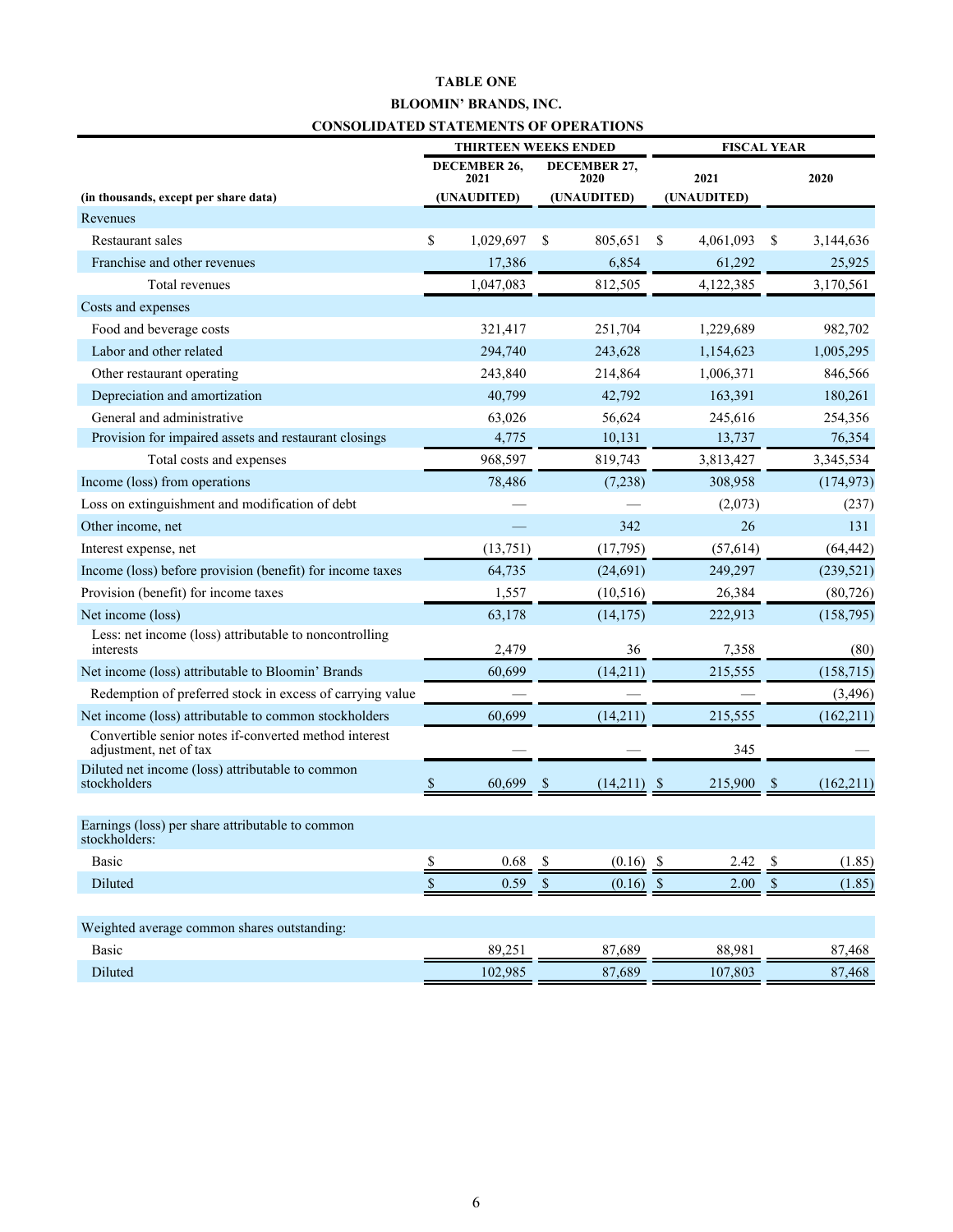### **TABLE TWO BLOOMIN' BRANDS, INC. SEGMENT RESULTS (UNAUDITED) (dollars in thousands) THIRTEEN WEEKS ENDED FISCAL YEAR U.S. Segment DECEMBER 26, 2021 DECEMBER 27, 2020 2021 2020** Revenues Restaurant sales **8** 5025,706 \$ 728,485 \$ 3,714,848 \$ 2,869,547 Franchise and other revenues 13,566 3,742 45,133 15,995 Total revenues \$ 939,272 \$ 732,227 \$ 3,759,981 \$ 2,885,542 Restaurant-level operating margin 16.9 % 11.1 % 17.1 % 9.8 % 9.8 % Income (loss) from operations  $\begin{array}{cccc} \text{S} & 109,561 & \text{S} & 20,338 & \text{S} & 443,887 & \text{S} & (1,630) \\ \end{array}$ Operating income (loss) margin 11.7 % 2.8 % 11.8 % (0.1)% (0.1) % 11.8 % (0.1) % **International Segment** Revenues Restaurant sales **8** 103,991 \$ 77,166 \$ 346,245 \$ 275,089 Franchise and other revenues (1) 3,820 3,112 16,159 9,930 Total revenues \$ 107,811 \$ 80,278 \$ 362,404 \$ 285,019 Restaurant-level operating margin  $17.2 \%$  14.9 % 12.7 % 8.3 % Income (loss) from operations  $\begin{array}{cccc} \text{S} & 9,238 & \text{S} & 4,730 & \text{S} & 16,657 & \text{S} & (13,479) \\ \end{array}$ Operating income (loss) margin 8.6 % 5.9 % 4.6 % (4.7)% (4.7) % 6.6 % (5.9 % 6.6 % (4.7) % **Reconciliation of Segment Income (Loss) from Operations to Consolidated Income (Loss) from Operations** Segment income (loss) from operations U.S. 6. 109,561 \$ 109,561 \$ 20,338 \$ 443,887 \$ (1,630) International 9,238 4,730 16,657 (13,479) Total segment income (loss) from operations 118,799 25,068 460,544 (15,109) Unallocated corporate operating expense (2) (40,313) (32,306) (151,586) (159,864) Total income (loss) from operations  $\qquad$  \$ 78,486  $\qquad$  \$ (7,238)  $\qquad$  \$ 308,958  $\qquad$  \$ (174,973)

(1) Fiscal year 2021 includes a \$3.1 million benefit from the recognition of recoverable Program of Social Integration ("PIS") and Contribution for the Financing of Social Security ("COFINS") taxes, including accrued interest within other revenues in connection with favorable court rulings in Brazil regarding the calculation methodology and taxable base.

(2) The thirteen weeks and fiscal year ended December 27, 2020 include \$3.6 million and \$32.4 million, respectively, of charges that were not allocated to our segments related to our transformational initiatives.

### **TABLE THREE BLOOMIN' BRANDS, INC. SUPPLEMENTAL BALANCE SHEET INFORMATION**

|                                   |   | <b>DECEMBER 26, 2021</b> | <b>DECEMBER 27, 2020</b> |            |  |
|-----------------------------------|---|--------------------------|--------------------------|------------|--|
| (dollars in thousands)            |   | (UNAUDITED)              |                          |            |  |
| Cash and cash equivalents         | S | 87,585 \$                |                          | 109,980    |  |
| Net working capital (deficit) (1) |   | $(631,833)$ \$           |                          | (626, 250) |  |
| Total assets                      |   | $3,294,271$ \$           |                          | 3,362,107  |  |
| Total debt, net                   |   | 793.065                  |                          | 1,036,480  |  |
| Total stockholders' equity        |   | 222,850                  |                          | 10,957     |  |

(1) We have, and in the future may continue to have, negative working capital balances (as is common for many restaurant companies). We operate successfully with negative working capital because cash collected on Restaurant sales is typically received before payment is due on our current liabilities, and our inventory turnover rates require relatively low investment in inventories. Additionally, ongoing cash flows from restaurant operations and gift card sales are typically used to service debt obligations and to make capital expenditures.

 $\mathcal{L}_\text{max}$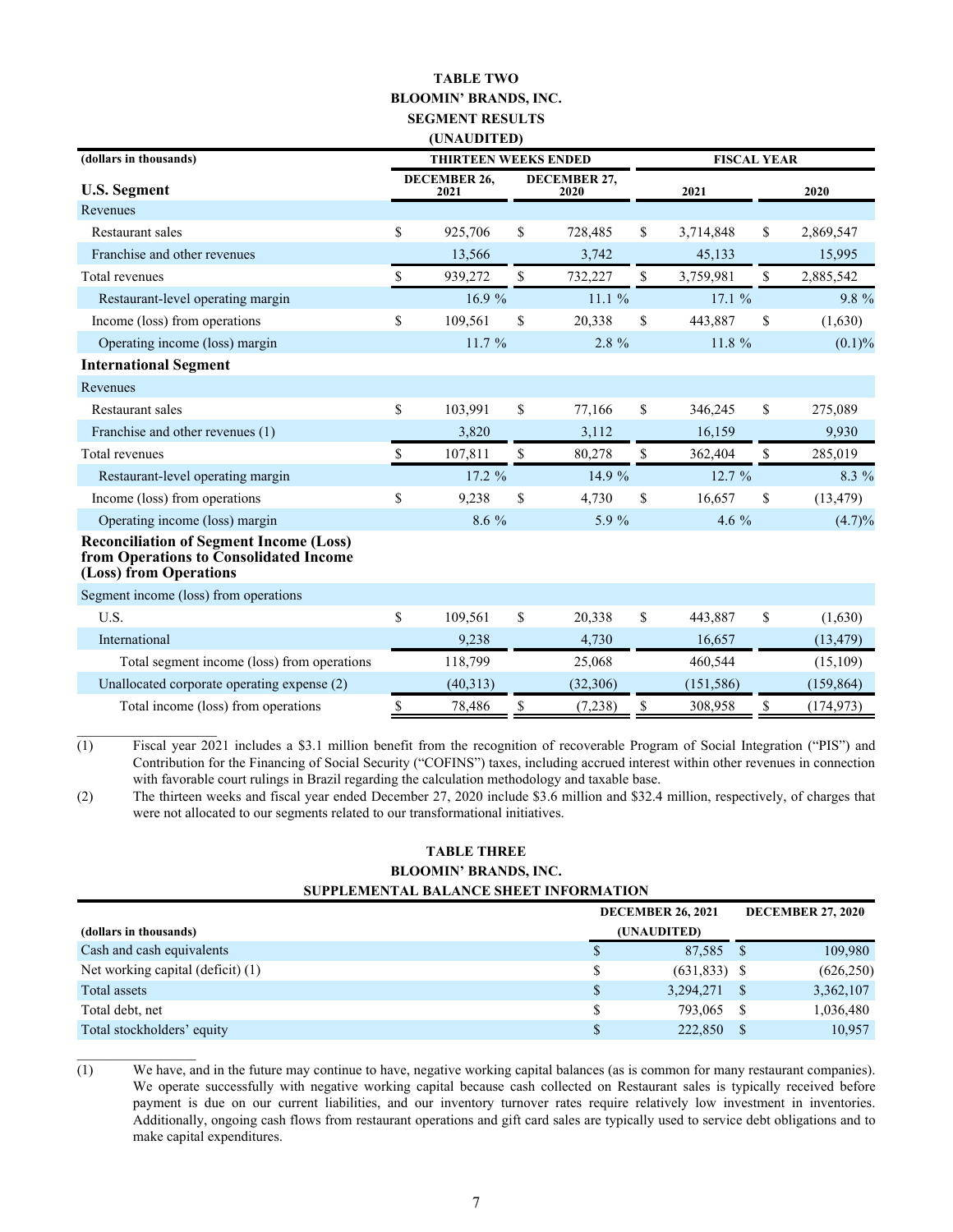### **TABLE FOUR BLOOMIN' BRANDS, INC. RESTAURANT-LEVEL OPERATING MARGIN RECONCILIATIONS**

|                                                       | (UNAUDITED)                 |                      |                    |    |            |  |  |
|-------------------------------------------------------|-----------------------------|----------------------|--------------------|----|------------|--|--|
| <b>Consolidated</b>                                   | <b>THIRTEEN WEEKS ENDED</b> |                      | <b>FISCAL YEAR</b> |    |            |  |  |
| (dollars in thousands)                                | <b>DECEMBER 26,</b><br>2021 | DECEMBER 27,<br>2020 | 2021               |    | 2020       |  |  |
| Income (loss) from operations                         | \$<br>78,486                | \$<br>(7,238)        | \$<br>308,958      | \$ | (174, 973) |  |  |
| Operating income (loss) margin                        | $7.5\%$                     | (0.9)%               | $7.5\%$            |    | $(5.5)\%$  |  |  |
| Less:                                                 |                             |                      |                    |    |            |  |  |
| Franchise and other revenues                          | 17,386                      | 6,854                | 61,292             |    | 25,925     |  |  |
| Plus:                                                 |                             |                      |                    |    |            |  |  |
| Depreciation and amortization                         | 40.799                      | 42,792               | 163,391            |    | 180,261    |  |  |
| General and administrative                            | 63,026                      | 56,624               | 245,616            |    | 254,356    |  |  |
| Provision for impaired assets and restaurant closings | 4,775                       | 10,131               | 13,737             |    | 76,354     |  |  |
| Restaurant-level operating income                     | 169,700                     | 95,455               | \$<br>670,410      |    | 310,073    |  |  |
| Restaurant-level operating margin                     | $16.5\%$                    | 11.8 %               | $16.5\%$           |    | $9.9\%$    |  |  |

| U.S.                                                  | <b>THIRTEEN WEEKS ENDED</b> |           |    |          |                      | <b>FISCAL YEAR</b> |      |         |  |      |
|-------------------------------------------------------|-----------------------------|-----------|----|----------|----------------------|--------------------|------|---------|--|------|
| (dollars in thousands)                                | DECEMBER 26,<br>2021        |           |    |          | DECEMBER 27,<br>2020 |                    | 2021 |         |  | 2020 |
| Income (loss) from operations                         |                             | 109.561   | \$ | 20.338   | \$                   | 443.887            | S    | (1,630) |  |      |
| Operating income (loss) margin                        |                             | $11.7 \%$ |    | $2.8 \%$ |                      | $11.8 \%$          |      | (0.1)%  |  |      |
| Less:                                                 |                             |           |    |          |                      |                    |      |         |  |      |
| Franchise and other revenues                          |                             | 13,566    |    | 3,742    |                      | 45,133             |      | 15,995  |  |      |
| Plus:                                                 |                             |           |    |          |                      |                    |      |         |  |      |
| Depreciation and amortization                         |                             | 33,599    |    | 34,293   |                      | 134.244            |      | 144.298 |  |      |
| General and administrative                            |                             | 23,271    |    | 19,581   |                      | 89,314             |      | 88,536  |  |      |
| Provision for impaired assets and restaurant closings |                             | 3,690     |    | 10,098   |                      | 12,368             |      | 66,487  |  |      |
| Restaurant-level operating income                     |                             | 156,555   | S  | 80,568   | \$                   | 634,680            |      | 281,696 |  |      |
| Restaurant-level operating margin                     |                             | 16.9%     |    | 11.1%    |                      | 17.1%              |      | $9.8\%$ |  |      |

| <i>International</i>                                  | <b>THIRTEEN WEEKS ENDED</b> |                             |    |                      |    | <b>FISCAL YEAR</b> |    |           |  |  |
|-------------------------------------------------------|-----------------------------|-----------------------------|----|----------------------|----|--------------------|----|-----------|--|--|
| (dollars in thousands)                                |                             | <b>DECEMBER 26,</b><br>2021 |    | DECEMBER 27,<br>2020 |    | 2021               |    | 2020      |  |  |
| Income (loss) from operations                         | \$                          | 9,238                       | \$ | 4,730                | S. | 16,657             | S. | (13, 479) |  |  |
| Operating income (loss) margin                        |                             | $8.6\%$                     |    | 5.9 %                |    | 4.6 $%$            |    | (4.7)%    |  |  |
| Less:                                                 |                             |                             |    |                      |    |                    |    |           |  |  |
| Franchise and other revenues                          |                             | 3,820                       |    | 3,112                |    | 16,159             |    | 9,930     |  |  |
| Plus:                                                 |                             |                             |    |                      |    |                    |    |           |  |  |
| Depreciation and amortization                         |                             | 5,522                       |    | 5,408                |    | 22,650             |    | 23,722    |  |  |
| General and administrative                            |                             | 5,898                       |    | 4,503                |    | 19,679             |    | 18,916    |  |  |
| Provision for impaired assets and restaurant closings |                             | 1,073                       |    |                      |    | 1,100              |    | 3,640     |  |  |
| Restaurant-level operating income                     |                             | 17,911                      | \$ | 11,529               | \$ | 43,927             | ъ  | 22,869    |  |  |
| Restaurant-level operating margin                     |                             | $17.2 \%$                   |    | 14.9%                |    | $12.7 \%$          |    | $8.3\%$   |  |  |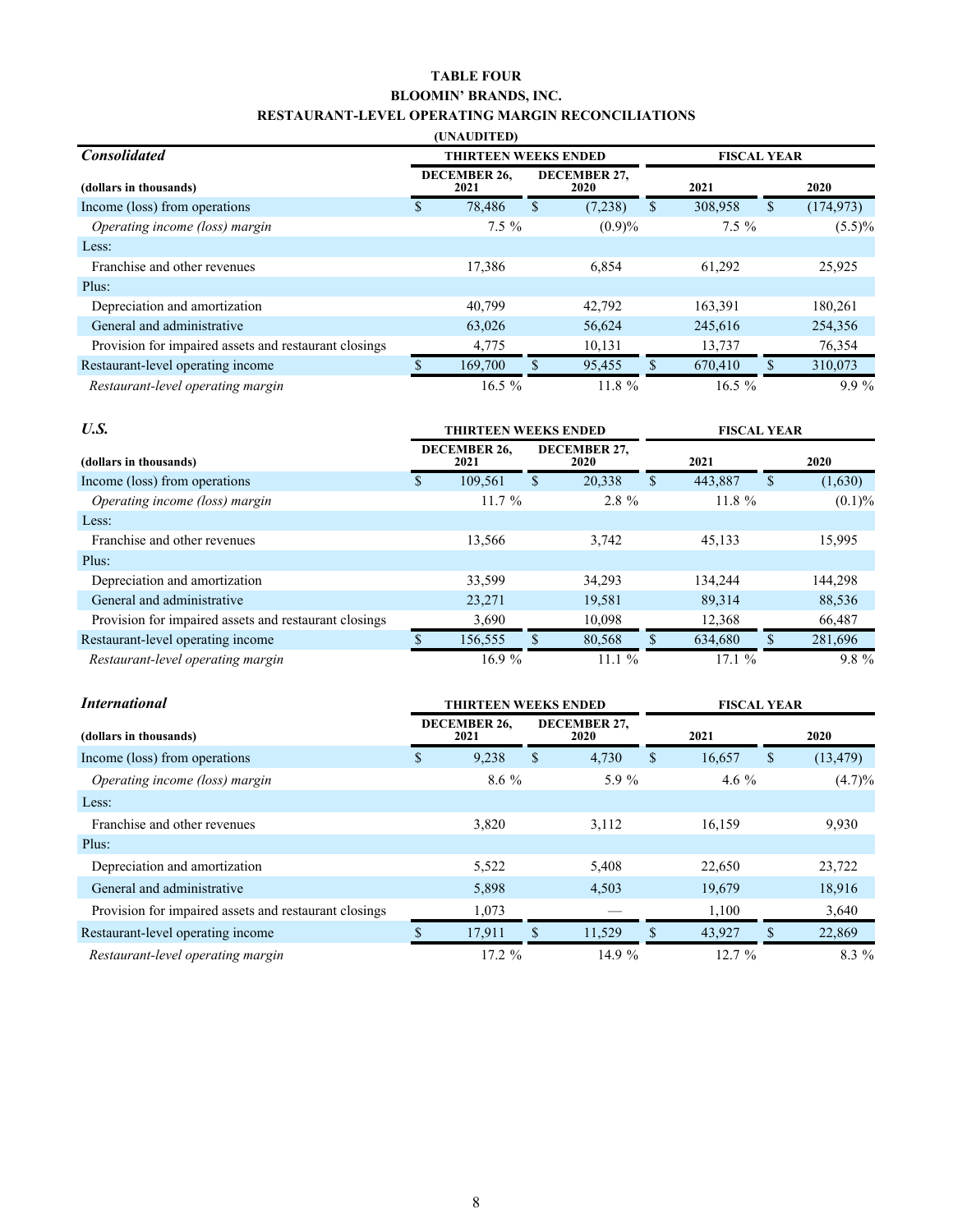### **TABLE FIVE BLOOMIN' BRANDS, INC. RESTAURANT-LEVEL OPERATING MARGIN NON-GAAP RECONCILIATIONS**

**(UNAUDITED)**

|                                               | <b>THIRTEEN WEEKS ENDED</b><br><b>DECEMBER 26, 2021</b><br><b>DECEMBER 27, 2020</b> |                 |                 |                     |                                  |  |  |  |  |  |
|-----------------------------------------------|-------------------------------------------------------------------------------------|-----------------|-----------------|---------------------|----------------------------------|--|--|--|--|--|
| Consolidated:                                 | <b>REPORTED</b>                                                                     | <b>ADJUSTED</b> | <b>REPORTED</b> | <b>ADJUSTED (1)</b> | <b>OUARTER TO</b><br><b>DATE</b> |  |  |  |  |  |
| Restaurant sales                              | $100.0 \%$                                                                          | $100.0 \%$      | $100.0 \%$      | $100.0 \%$          |                                  |  |  |  |  |  |
|                                               |                                                                                     |                 |                 |                     |                                  |  |  |  |  |  |
| Food and beverage costs                       | $31.2 \%$                                                                           | $31.2 \%$       | $31.2 \%$       | $30.8 \%$           | (0.4)%                           |  |  |  |  |  |
| Labor and other related                       | 28.6 %                                                                              | 28.6 %          | $30.2 \%$       | $30.2 \%$           | $1.6\%$                          |  |  |  |  |  |
| Other restaurant operating                    | 23.7%                                                                               | 23.7%           | 26.7%           | $26.6\%$            | 2.9%                             |  |  |  |  |  |
|                                               |                                                                                     |                 |                 |                     |                                  |  |  |  |  |  |
| Restaurant-level operating margin (2)         | $16.5\%$                                                                            | $16.5\%$        | $11.8 \%$       | 12.4%               | 4.1 $\%$                         |  |  |  |  |  |
|                                               |                                                                                     |                 |                 |                     |                                  |  |  |  |  |  |
| Segments - Restaurant-level operating margin: |                                                                                     |                 |                 |                     |                                  |  |  |  |  |  |
| U.S. (2)                                      | 16.9%                                                                               | 16.9%           | 11.1%           | $11.7\%$            | $5.2 \%$                         |  |  |  |  |  |
| International (2)                             | $17.2 \%$                                                                           | $17.2 \%$       | 14.9 $%$        | 14.9 %              | $2.3\%$                          |  |  |  |  |  |
|                                               |                                                                                     |                 |                 |                     |                                  |  |  |  |  |  |

|                                               |                 | <b>FAVORABLE</b>    |                 |                                     |              |
|-----------------------------------------------|-----------------|---------------------|-----------------|-------------------------------------|--------------|
|                                               |                 | 2021                | 2020            | <b>CHANGE IN</b><br><b>ADJUSTED</b> |              |
| Consolidated:                                 | <b>REPORTED</b> | <b>ADJUSTED (1)</b> | <b>REPORTED</b> | <b>ADJUSTED (1)</b>                 | YEAR TO DATE |
| Restaurant sales                              | $100.0 \%$      | $100.0 \%$          | $100.0 \%$      | $100.0 \%$                          |              |
|                                               |                 |                     |                 |                                     |              |
| Food and beverage costs                       | $30.3 \%$       | $30.3 \%$           | 31.3%           | 30.9%                               | $0.6\%$      |
| Labor and other related                       | 28.4 %          | 28.4 %              | 32.0 $%$        | 32.0 $%$                            | $3.6\%$      |
| Other restaurant operating                    | 24.8 %          | $23.2 \%$           | 26.9%           | 26.9%                               | $3.7\%$      |
|                                               |                 |                     |                 |                                     |              |
| Restaurant-level operating margin (2)         | $16.5\%$        | 18.1 %              | $9.9\%$         | $10.2 \%$                           | 7.9%         |
|                                               |                 |                     |                 |                                     |              |
| Segments - Restaurant-level operating margin: |                 |                     |                 |                                     |              |
| U.S. (2)                                      | 17.1%           | 18.8 %              | $9.8 \%$        | $10.2 \%$                           | $8.6\%$      |
| International (2)                             | $12.7 \%$       | $13.5\%$            | $8.3\%$         | $9.0\%$                             | 4.5 $\%$     |

(1) The table set forth below titled "*Restaurant-level Operating Margin Adjustments*" provides additional information regarding the adjustments for each period presented.

(2) The following categories of our revenue and operating expenses are not included in restaurant-level operating margin because we do not consider them reflective of operating performance at the restaurant-level within a period:

(a) Franchise and other revenues, which are earned primarily from franchise royalties and other non-food and beverage revenue streams, such as rental and sublease income.

(b) Depreciation and amortization which, although substantially all of which is related to restaurant-level assets, represent historical sunk costs rather than cash outlays for the restaurants.

(c) General and administrative expense which includes primarily non-restaurant-level costs associated with support of the restaurants and other activities at our corporate offices.

(d) Asset impairment charges and restaurant closing costs which are not reflective of ongoing restaurant performance in a period.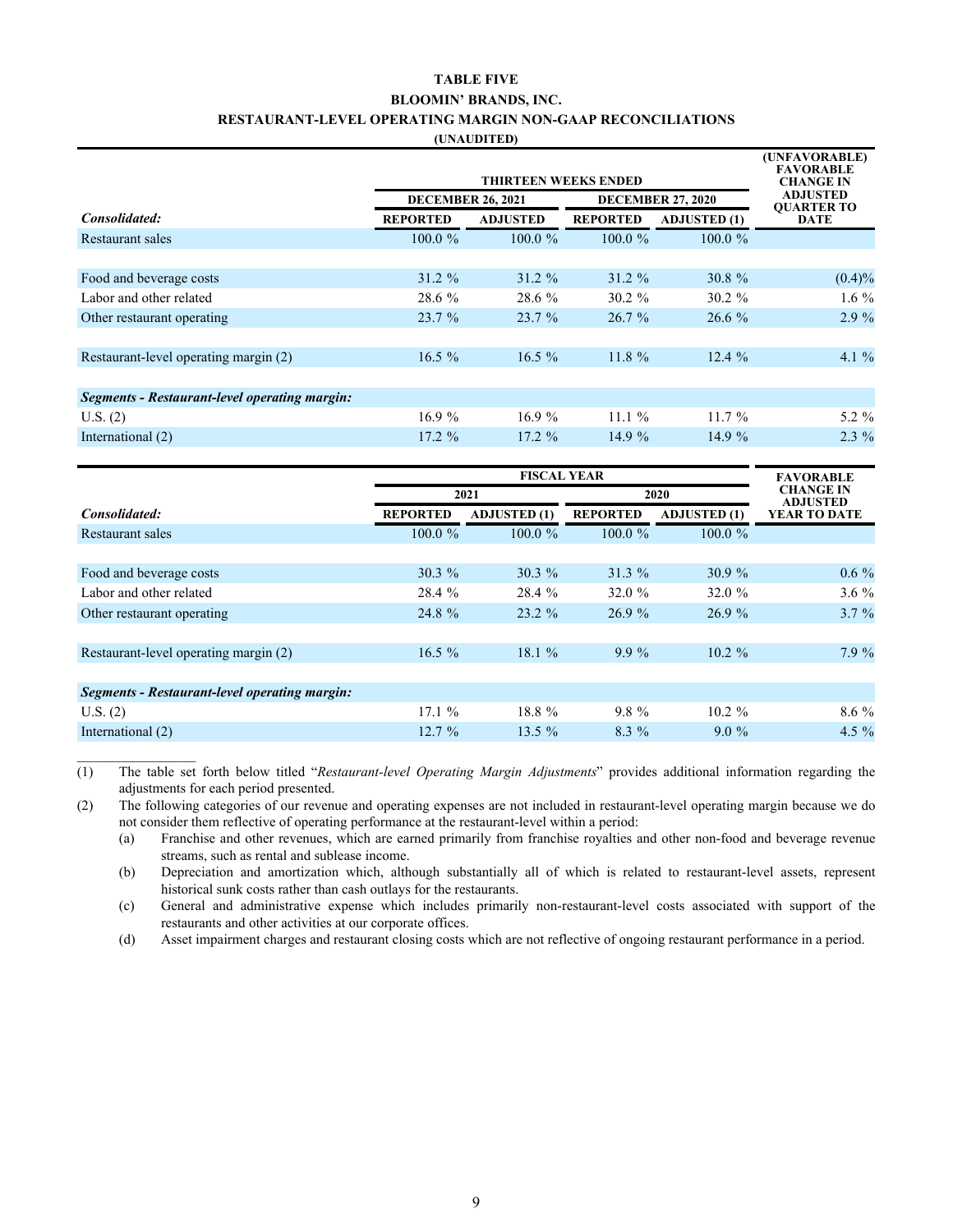*Restaurant-level Operating Margin Adjustments* - Following is a summary of (favorable) unfavorable restaurantlevel operating margin adjustments recorded in Other restaurant operating expense (unless otherwise noted below) for the following activities, as described in table six of this release for the periods indicated:

|                                     | <b>THIRTEEN</b><br><b>WEEKS ENDED</b> |   | <b>FISCAL YEAR</b> |  |        |
|-------------------------------------|---------------------------------------|---|--------------------|--|--------|
| (dollars in millions)               | DECEMBER 27,<br><b>2020</b>           |   | 2021               |  | 2020   |
| Royalty termination expense         | \$<br>$\overline{\phantom{0}}$        | S | $(61.9)$ \$        |  |        |
| Legal and other matters (i)         |                                       |   | (2.7)              |  |        |
| COVID-19 related costs (ii)         | (4.5)                                 |   |                    |  | (14.3) |
| Asset impairments and closing costs |                                       |   |                    |  | 2.7    |
|                                     | $(4.5)$ \$                            |   | $(64.6)$ \$        |  | (11.6) |

(i) Adjustment recorded within the international segment.<br>(ii) Includes \$3.7 million and \$11.0 million of adjustments

 $\mathcal{L}_\text{max}$ 

Includes \$3.7 million and \$11.0 million of adjustments recorded in Food and beverage costs during the thirteen weeks and fiscal year ended December 27, 2020, respectively, including \$2.0 million of adjustments recorded in the international segment during fiscal year ended December 27, 2020. All other adjustments were recorded within the U.S. segment.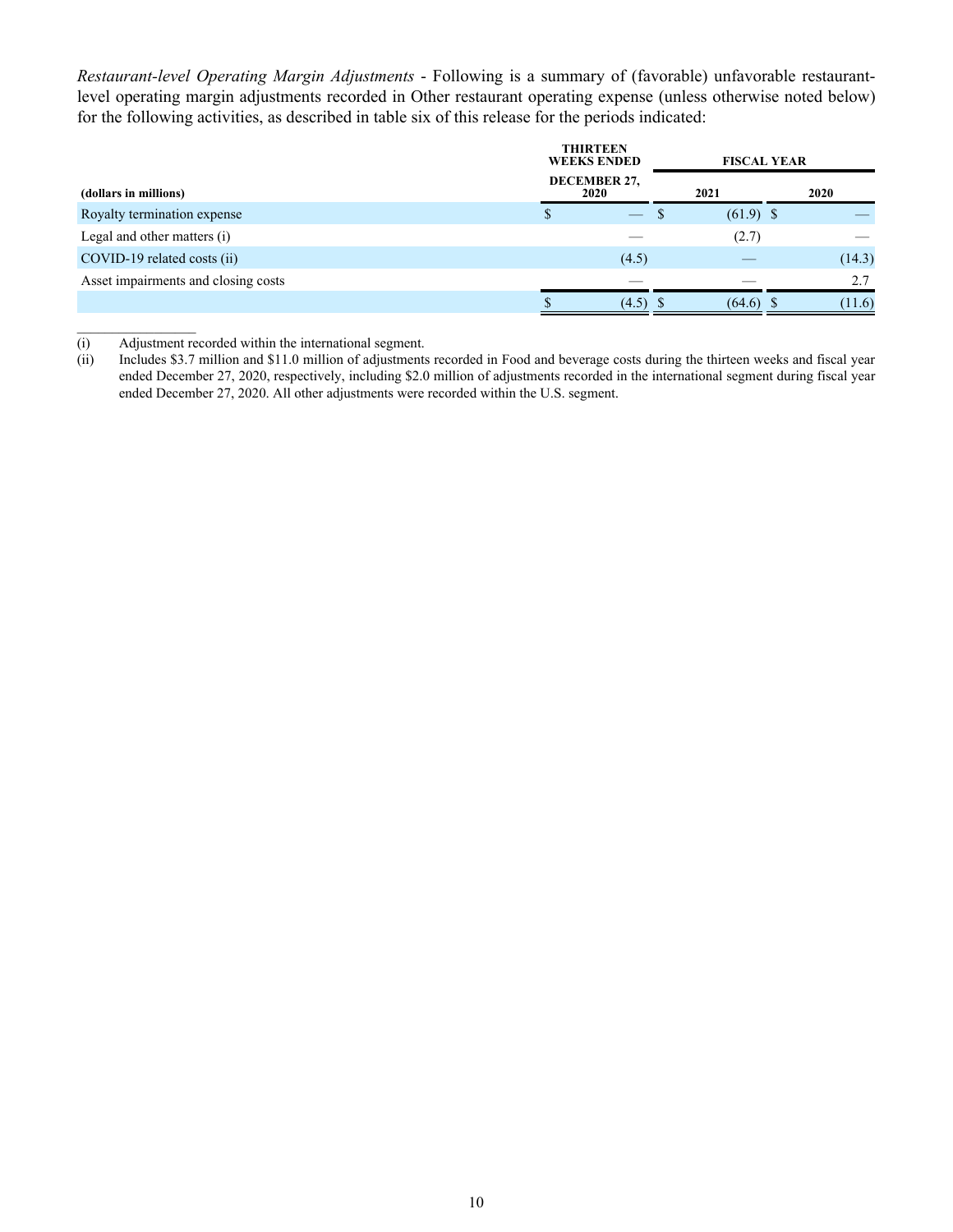### **TABLE SIX**

#### **BLOOMIN' BRANDS, INC.**

#### **INCOME (LOSS) FROM OPERATIONS, NET INCOME (LOSS) AND DILUTED EARNINGS (LOSS) PER SHARE NON-GAAP RECONCILIATIONS**

|                                                                                       |                    | (UNAUDITED)                                       |                 |                      |              |           |                    |            |
|---------------------------------------------------------------------------------------|--------------------|---------------------------------------------------|-----------------|----------------------|--------------|-----------|--------------------|------------|
|                                                                                       |                    | <b>THIRTEEN WEEKS ENDED</b><br><b>FISCAL YEAR</b> |                 |                      |              |           |                    |            |
| (in thousands, except per share data)                                                 |                    | <b>DECEMBER 26.</b><br>2021                       |                 | DECEMBER 27,<br>2020 |              | 2021      |                    | 2020       |
| Income (loss) from operations                                                         | $\mathbf{\hat{S}}$ | 78,486                                            | $\overline{\$}$ | (7,238)              | $\mathbb{S}$ | 308,958   | $\mathbf{\hat{S}}$ | (174, 973) |
| Operating income (loss) margin                                                        |                    | $7.5 \%$                                          |                 | (0.9)%               |              | $7.5 \%$  |                    | $(5.5)\%$  |
| Adjustments:                                                                          |                    |                                                   |                 |                      |              |           |                    |            |
| Severance and other transformational costs (1)                                        |                    | 2,764                                             |                 | 3,557                |              | 2,764     |                    | 32,404     |
| Royalty termination expense (2)                                                       |                    |                                                   |                 |                      |              | 61,880    |                    |            |
| Legal and other matters (3)                                                           |                    |                                                   |                 |                      |              | (372)     |                    | 178        |
| COVID-19-related costs (4)                                                            |                    |                                                   |                 | 14,593               |              |           |                    | 93,811     |
| Asset impairments and closure costs (5)                                               |                    |                                                   |                 |                      |              |           |                    | (2,205)    |
| Total income (loss) from operations adjustments                                       |                    | 2,764                                             |                 | 18,150               |              | 64,272    |                    | 124,188    |
| Adjusted income (loss) from operations                                                | $\mathbf S$        | 81,250                                            | \$              | 10,912               | $\mathbf S$  | 373,230   | $\mathbb{S}$       | (50, 785)  |
| Adjusted operating income (loss) margin                                               |                    | $7.8\%$                                           |                 | $1.3\%$              |              | $9.1\%$   |                    | $(1.6)\%$  |
|                                                                                       |                    |                                                   |                 |                      |              |           |                    |            |
| Diluted net income (loss) attributable to common stockholders                         | $\mathcal{S}$      | 60,699                                            | \$              | (14,211)             | \$           | 215,900   | \$                 | (162, 211) |
| Convertible senior notes if-converted method interest<br>adjustment, net of tax $(6)$ |                    |                                                   |                 |                      |              | 345       |                    |            |
| Net income (loss) attributable to common stockholders                                 |                    | 60,699                                            |                 | (14,211)             |              | 215,555   |                    | (162, 211) |
| Adjustments:                                                                          |                    |                                                   |                 |                      |              |           |                    |            |
| Income (loss) from operations adjustments                                             |                    | 2,764                                             |                 | 18,150               |              | 64,272    |                    | 124,188    |
| Loss on extinguishment and modification of debt                                       |                    |                                                   |                 |                      |              | 2,073     |                    |            |
| Amortization of debt discount (7)                                                     |                    |                                                   |                 | 2.489                |              |           |                    | 6,275      |
| Total adjustments, before income taxes                                                |                    | 2,764                                             |                 | 20,639               |              | 66,345    |                    | 130,463    |
| Adjustment to provision for income taxes (8)                                          |                    | (6, 587)                                          |                 | (4, 497)             |              | (21, 222) |                    | (32, 526)  |
| Redemption of preferred stock in excess of carrying value (9)                         |                    |                                                   |                 |                      |              |           |                    | 3,496      |
| Net adjustments                                                                       |                    | (3,823)                                           |                 | 16,142               |              | 45,123    |                    | 101,433    |
| Adjusted net income (loss)                                                            | <sup>S</sup>       | 56,876                                            | \$              | 1,931                | \$           | 260,678   | \$                 | (60, 778)  |
|                                                                                       |                    |                                                   |                 |                      |              |           |                    |            |
| Diluted earnings (loss) per share attributable to common<br>stockholders $(10)$       | \$                 | 0.59                                              |                 | (0.16)               |              | 2.00      | \$                 | (1.85)     |
| Adjusted diluted earnings (loss) per share $(10)(11)$                                 | \$                 | 0.60                                              | \$              | 0.02                 | \$           | 2.70      | $\overline{\$}$    | (0.69)     |
|                                                                                       |                    |                                                   |                 |                      |              |           |                    |            |
| Diluted weighted average common shares outstanding (10)                               |                    | 102,985                                           |                 | 88,393               |              | 107,803   |                    | 87,468     |
| Adjusted diluted weighted average common shares outstanding<br>(11)                   |                    | 94,375                                            |                 | 88,393               |              | 96,426    |                    | 87,468     |
|                                                                                       |                    |                                                   |                 |                      |              |           |                    |            |

(1) Severance, professional fees and other costs incurred as a result of transformational and restructuring activities.

(2) Payment made to the founders of our Carrabba's Italian Grill concept in connection with an agreement to terminate future royalty payments.

(3) For 2021, includes: (i) a \$3.1 million benefit from the recognition of recoverable PIS and COFINS taxes, including accrued interest, within other revenues as a result of favorable court rulings and (ii) an accrual of \$2.7 million for Imposto sobre Serviços ("ISS"), a Brazilian municipal service tax, in connection with royalties from our Brazilian subsidiary over the past five years, including related penalties and interest, recorded within Other restaurant operating expense as a result of an unfavorable Brazilian Supreme Court ruling.

(4) Costs incurred in connection with the COVID-19 pandemic, primarily consisting of fixed asset and right-of-use asset impairments, restructuring charges, inventory obsolescence and spoilage, contingent lease liabilities and current expected credit losses.

(5) Primarily includes a lease termination gain of \$2.8 million.

(6) Adjustment for interest expense related to our convertible senior notes (the "2025 Notes") weighted for the portion of the period prior to our election under the 2025 Notes indenture to settle the principal portion of our 2025 Notes in cash. The calculation of adjusted diluted earnings per share excludes the 2025 Notes interest adjustment.

(7) Amortization of debt discount related to the issuance of the 2025 Notes.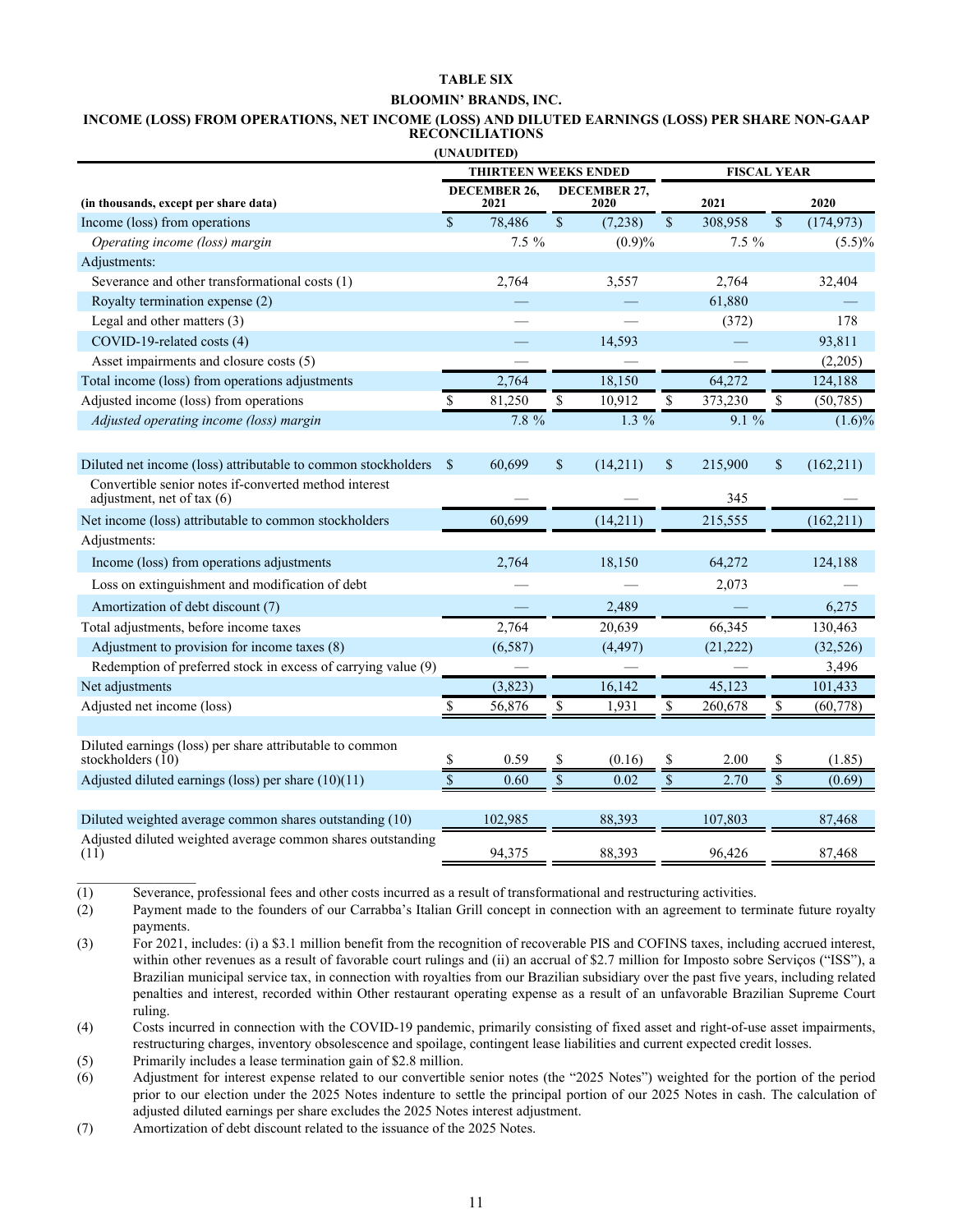- (8) Income tax effect of the adjustments for the periods presented. Also includes a \$4.2 million adjustment during the thirteen weeks and fiscal year ended December 26, 2021 for the reduction of certain unrecognized tax benefits related to tax positions taken during a prior period.
- (9) Consideration paid in excess of the carrying value for the redemption of preferred stock of our Abbraccio concept.
- (10) Due to the GAAP net loss, the effect of dilutive securities was excluded from the calculation of GAAP diluted loss per share for the thirteen weeks and fiscal year ended December 27, 2020. For adjusted diluted earnings per share, the calculation included dilutive shares of 476 and 228 related to stock-based compensation and outstanding warrants, respectively, for the thirteen weeks ended December 27, 2020. However, we excluded from our adjusted diluted shares outstanding calculation the dilutive impact of the convertible notes based on the bond hedge contracts in place that will deliver shares to offset the dilution.
- (11) For fiscal year 2021, adjusted diluted weighted average common shares outstanding was calculated assuming our February 2021 election to settle the principal portion of the 2025 Notes in cash was in effect for the entire fiscal year. For the thirteen weeks and fiscal year ended December 26, 2021, adjusted diluted weighted average common shares outstanding was calculated excluding the dilutive effect of 8,610 and 9,992 shares, respectively, to be issued upon conversion of the 2025 Notes to satisfy the amount in excess of the principal since our convertible note hedge offsets the dilutive impact of the shares underlying the 2025 Notes.

Following is a summary of the financial statement line item classification of the Net income (loss) adjustments:

|                                                           |                      | <b>THIRTEEN WEEKS ENDED</b> | <b>FISCAL YEAR</b> |           |  |
|-----------------------------------------------------------|----------------------|-----------------------------|--------------------|-----------|--|
| (dollars in thousands)                                    | DECEMBER 26,<br>2021 | DECEMBER 27,<br>2020        | 2021               | 2020      |  |
| Franchise and other revenues                              | S                    |                             | $(3,133)$ \$<br>\$ |           |  |
| Food and beverage costs                                   |                      | 3,703                       |                    | 11,048    |  |
| Other restaurant operating                                |                      | 752                         | 64,641             | 576       |  |
| Depreciation and amortization                             |                      |                             |                    | 407       |  |
| General and administrative                                | 2,764                | 3,652                       | 2,764              | 35,708    |  |
| Provision for impaired assets and restaurant closings     |                      | 10,043                      |                    | 76,449    |  |
| Loss on extinguishment and modification of debt           |                      |                             | 2,073              |           |  |
| Interest expense, net                                     |                      | 2,489                       |                    | 6,275     |  |
| Provision (benefit) for income taxes                      | (6,587)              | (4, 497)                    | (21, 222)          | (32, 526) |  |
| Redemption of preferred stock in excess of carrying value |                      |                             |                    | 3,496     |  |
| Net adjustments                                           | (3,823)              | 16,142                      | 45,123<br>-S       | 101,433   |  |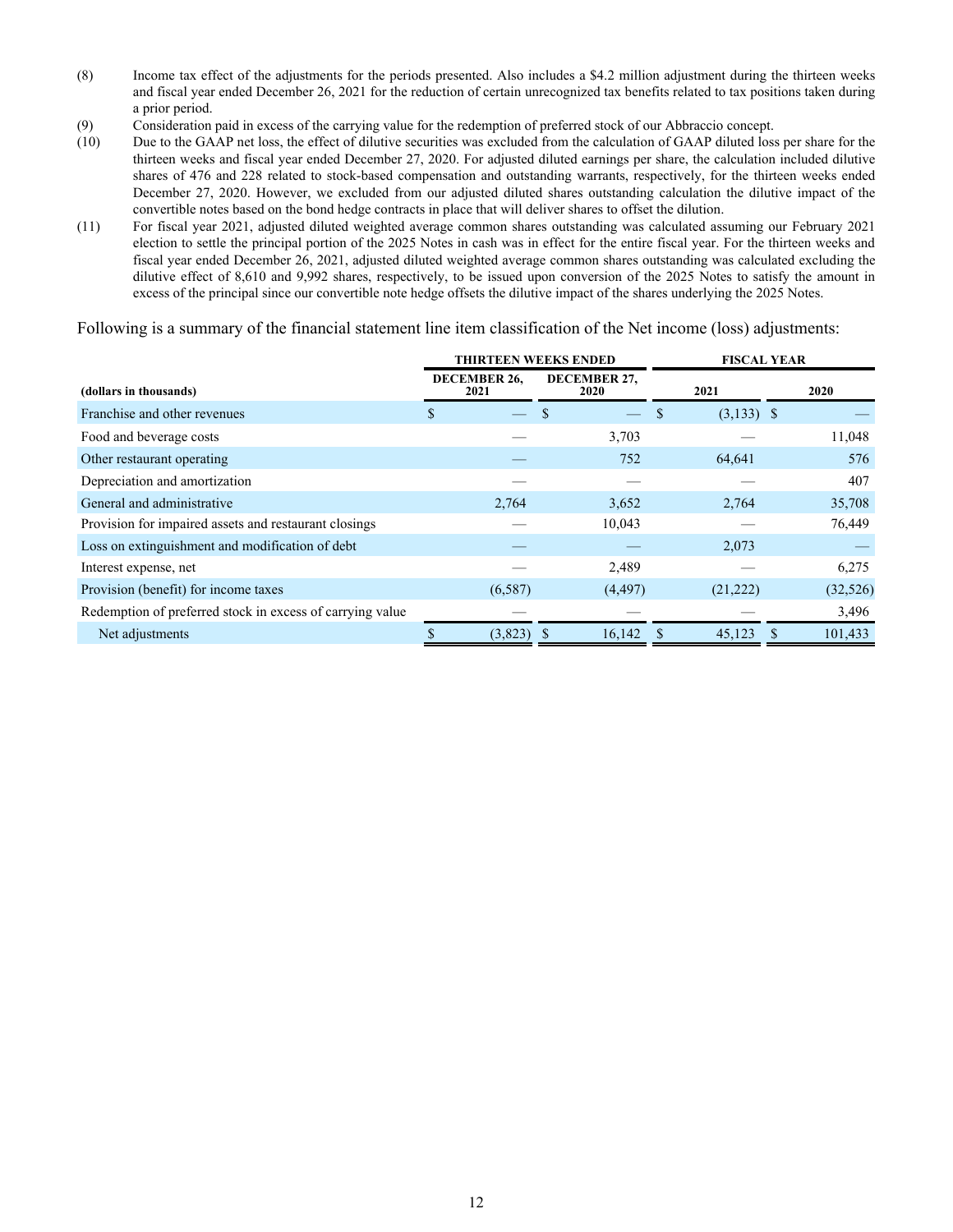#### **TABLE SEVEN**

### **BLOOMIN' BRANDS, INC.**

### **SEGMENT INCOME (LOSS) FROM OPERATIONS NON-GAAP RECONCILIATIONS**

| (UNAUDITED) |  |  |
|-------------|--|--|

| (dollars in thousands)                  | <b>THIRTEEN WEEKS ENDED</b> |    |                      | <b>FISCAL YEAR</b> |          |              |           |
|-----------------------------------------|-----------------------------|----|----------------------|--------------------|----------|--------------|-----------|
| <b>U.S. Segment</b>                     | DECEMBER 26,<br>2021        |    | DECEMBER 27,<br>2020 |                    | 2021     |              | 2020      |
| Income (loss) from operations           | \$<br>109,561               | \$ | 20,338               | \$                 | 443,887  | $\mathbb{S}$ | (1,630)   |
| Operating income (loss) margin          | 11.7 %                      |    | 2.8 %                |                    | 11.8 %   |              | $(0.1)\%$ |
| Adjustments:                            |                             |    |                      |                    |          |              |           |
| Severance                               | 1,108                       |    |                      |                    | 1,108    |              |           |
| Royalty agreement termination (1)       |                             |    |                      |                    | 61,880   |              |           |
| COVID-19-related costs (2)              |                             |    | 14,593               |                    |          |              | 87,377    |
| Asset impairments and closure costs (3) |                             |    |                      |                    |          |              | (2,205)   |
| Adjusted income from operations         | 110,669                     | \$ | 34,931               | \$                 | 506,875  | \$           | 83,542    |
| Adjusted operating income margin        | 11.8 %                      |    | 4.8 %                |                    | 13.5 $%$ |              | 2.9 %     |
| <b>International Segment</b>            |                             |    |                      |                    |          |              |           |
| Income (loss) from operations           | \$<br>9,238                 | \$ | 4,730                | $\mathbf{\$}$      | 16,657   | $\mathbf S$  | (13, 479) |
| Operating income (loss) margin          | 8.6 %                       |    | 5.9 %                |                    | 4.6 $%$  |              | (4.7)%    |
| Adjustments:                            |                             |    |                      |                    |          |              |           |
| Legal and other matters                 |                             |    |                      |                    | (372)    |              |           |
| COVID-19 related costs (2)              |                             |    |                      |                    |          |              | 5,651     |
| Adjusted income (loss) from operations  | 9,238                       | \$ | 4,730                | \$                 | 16,285   | \$           | (7, 828)  |
| Adjusted operating income (loss) margin | 8.6 %                       |    | 5.9 %                |                    | 4.5 %    |              | $(2.7)\%$ |

 $\overline{(1)}$  Payment made to the founders of our Carrabba's Italian Grill concept in connection with an agreement to terminate future royalty payments.

(2) Costs incurred in connection with the COVID-19 pandemic, primarily consisting of fixed asset and right-of-use asset impairments, restructuring charges, inventory obsolescence and spoilage, contingent lease liabilities and current expected credit losses.

(3) Primarily includes a lease termination gain of \$2.8 million.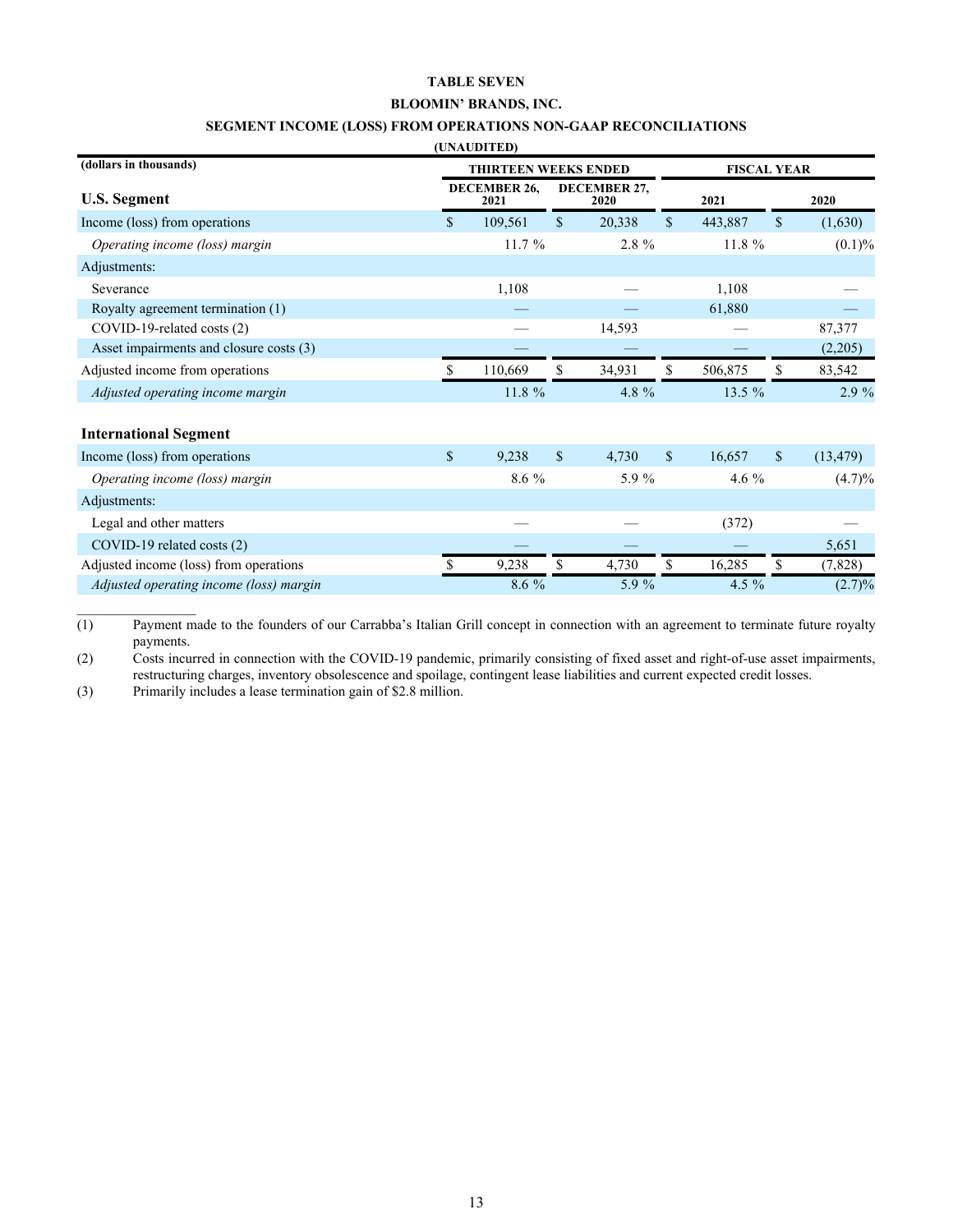### **TABLE EIGHT BLOOMIN' BRANDS, INC. COMPARATIVE RESTAURANT AND OFF-PREMISES ONLY KITCHEN INFORMATION**

| (UNAUDITED) |  |
|-------------|--|
|             |  |

| <b>Number of restaurants:</b>         | SEPTEMBER 26, 2021 OPENINGS CLOSURES DECEMBER 26, 2021 |                |     |                |
|---------------------------------------|--------------------------------------------------------|----------------|-----|----------------|
| $U.S.$ :                              |                                                        |                |     |                |
| <b>Outback Steakhouse</b>             |                                                        |                |     |                |
| Company-owned                         | 564                                                    |                | (1) | 564            |
| Franchised                            | 130                                                    |                |     | 130            |
| Total                                 | 694                                                    |                | (1) | 694            |
| Carrabba's Italian Grill              |                                                        |                |     |                |
| Company-owned                         | 199                                                    |                |     | 199            |
| Franchised                            | 20                                                     |                |     | 20             |
| Total                                 | 219                                                    |                |     | 219            |
| <b>Bonefish Grill</b>                 |                                                        |                |     |                |
| Company-owned                         | 178                                                    |                |     | 178            |
| Franchised                            | $\overline{7}$                                         |                |     | $\overline{7}$ |
| Total                                 | 185                                                    |                |     | 185            |
| Fleming's Prime Steakhouse & Wine Bar |                                                        |                |     |                |
| Company-owned                         | 64                                                     |                |     | 64             |
| Aussie Grill                          |                                                        |                |     |                |
| Company-owned (1)                     | $\overline{4}$                                         |                |     | $\mathfrak{S}$ |
| U.S. total                            | 1,166                                                  | $\overline{c}$ | (1) | 1,167          |
| International:                        |                                                        |                |     |                |
| Company-owned                         |                                                        |                |     |                |
| Outback Steakhouse - Brazil (2)       | 113                                                    | 9              |     | 122            |
| Other $(1)(3)$                        | 33                                                     |                |     | 33             |
| Franchised                            |                                                        |                |     |                |
| Outback Steakhouse - South Korea (1)  | 77                                                     |                |     | 78             |
| Other $(3)$                           | 54                                                     | $\mathbf{3}$   | (3) | 54             |
| International total                   | 277                                                    | 13             | (3) | 287            |
| System-wide total                     | 1,443                                                  | 15             | (4) | 1,454          |
| System-wide total - Company-owned     | 1,155                                                  | 11             | (1) | 1,165          |
| System-wide total - Franchised        | 288                                                    | $\overline{4}$ | (3) | 289            |

(1) Restaurant counts as of September 26, 2021 have been adjusted to exclude off-premises only kitchens included in the table below.

(2) The restaurant counts for Brazil are reported as of August 31, 2021 and November 30, 2021, respectively, to correspond with the balance sheet dates of this subsidiary.

(3) International Company-owned Other and International Franchised Other included two and three Aussie Grill locations, respectively, as of December 26, 2021.

| Number of kitchens (1):  | SEPTEMBER 26, 2021 OPENINGS CLOSURES DECEMBER 26, 2021 |  |    |
|--------------------------|--------------------------------------------------------|--|----|
| $U.S$ :                  |                                                        |  |    |
| Company-owned            |                                                        |  |    |
| International:           |                                                        |  |    |
| Company-owned            |                                                        |  |    |
| Franchised - South Korea | 37                                                     |  | 40 |
| System-wide total        | 4 <sup>1</sup>                                         |  | 44 |

(1) Excludes virtual concepts that operate out of existing restaurants and sports venue locations.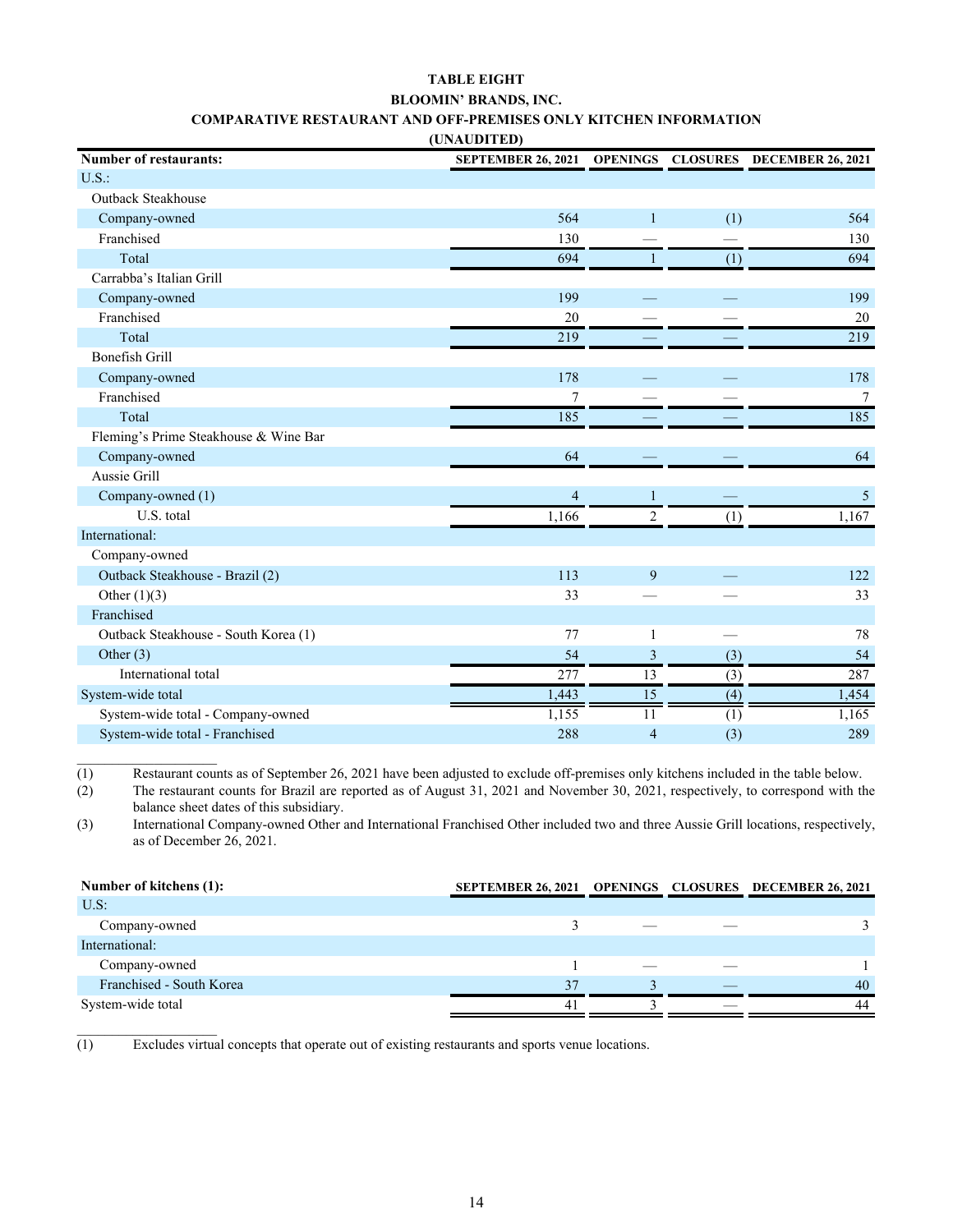#### **TABLE NINE**

#### **BLOOMIN' BRANDS, INC.**

#### **COMPARABLE RESTAURANT SALES INFORMATION**

#### **(UNAUDITED)**

|                                                                    | <b>THIRTEEN WEEKS ENDED</b>      |                                     | <b>FISCAL YEAR</b>           |                                  |                                     |                              |
|--------------------------------------------------------------------|----------------------------------|-------------------------------------|------------------------------|----------------------------------|-------------------------------------|------------------------------|
|                                                                    | <b>DECEMBER 26, 2021</b>         |                                     | DECEMBER 27,<br>2020         | 2021                             |                                     | 2020                         |
|                                                                    | <b>COMPARABLE</b><br>TO 2019 (1) | <b>COMPARABLE</b><br><b>TO 2020</b> | <b>COMPARABLE</b><br>TO 2019 | <b>COMPARABLE</b><br>TO 2019 (1) | <b>COMPARABLE</b><br><b>TO 2020</b> | <b>COMPARABLE</b><br>TO 2019 |
| Year over year percentage<br>change:                               |                                  |                                     |                              |                                  |                                     |                              |
| Comparable restaurant<br>sales (stores open 18<br>months or more): |                                  |                                     |                              |                                  |                                     |                              |
| U.S. (2)                                                           |                                  |                                     |                              |                                  |                                     |                              |
| <b>Outback Steakhouse</b>                                          | 2.5 %                            | 20.7 %                              | $(15.2)\%$                   | $3.2 \%$                         | 24.2 %                              | $(16.9)\%$                   |
| Carrabba's Italian Grill                                           | 10.3 %                           | 24.4 %                              | $(11.4)\%$                   | 10.5 %                           | 32.2 %                              | $(16.4)\%$                   |
| Bonefish Grill                                                     | $1.3\%$                          | 39.0 %                              | $(27.1)\%$                   | (1.7)%                           | 40.6 %                              | $(30.1)\%$                   |
| Fleming's Prime<br>Steakhouse & Wine<br>Bar                        | 20.3 %                           | 71.1 %                              | $(29.7)\%$                   | 13.4 %                           | 60.9 %                              | $(29.5)\%$                   |
| Combined U.S.                                                      | 5.3 %                            | 27.9 %                              | (17.7)%                      | 4.5 %                            | $30.5 \%$                           | $(19.9)\%$                   |
| International                                                      |                                  |                                     |                              |                                  |                                     |                              |
| Outback Steakhouse -<br>Brazil (3)                                 | 8.5 %                            | 26.5 %                              | $(14.8)\%$                   | $(12.0)\%$                       | 28.7 %                              | $(31.4)\%$                   |
|                                                                    |                                  |                                     |                              |                                  |                                     |                              |
| Traffic:                                                           |                                  |                                     |                              |                                  |                                     |                              |
| U.S.                                                               |                                  |                                     |                              |                                  |                                     |                              |
| <b>Outback Steakhouse</b>                                          | $(4.5)\%$                        | 13.6 %                              | $(16.1)\%$                   | $(2.6)\%$                        | 18.1 %                              | $(17.6)\%$                   |
| Carrabba's Italian Grill                                           | $2.3\%$                          | 17.9 %                              | $(13.2)\%$                   | 6.4%                             | 24.6 %                              | $(14.6)\%$                   |
| <b>Bonefish Grill</b>                                              | $(3.1)\%$                        | 27.2 %                              | $(22.0)\%$                   | $(2.0)\%$                        | 24.3 %                              | $(20.0)\%$                   |
| Fleming's Prime<br>Steakhouse & Wine<br>Bar                        | $9.5\%$                          | 51.7 %                              | $(27.8)\%$                   | 3.8 %                            | 41.7 %                              | $(26.7)\%$                   |
| Combined U.S.                                                      | $(2.5)\%$                        | 17.0 %                              | $(16.6)\%$                   | $(0.6)\%$                        | 20.7 %                              | $(17.6)\%$                   |
| International                                                      |                                  |                                     |                              |                                  |                                     |                              |
| Outback Steakhouse -<br><b>Brazil</b>                              | 9.5 %                            | 20.1 %                              | $(9.0)\%$                    | $(3.6)\%$                        | 23.5 %                              | $(21.5)\%$                   |
| Average check per person                                           |                                  |                                     |                              |                                  |                                     |                              |
| $(4)$ :                                                            |                                  |                                     |                              |                                  |                                     |                              |
| U.S.                                                               |                                  |                                     |                              |                                  |                                     |                              |
| Outback Steakhouse                                                 | $7.0\ \%$                        | $7.1 \%$                            | $0.9 \%$                     | 5.8 %                            | 6.1%                                | $0.7 \%$                     |
| Carrabba's Italian Grill                                           | $8.0 \%$                         | $6.5 \%$                            | $1.8 \%$                     | 4.1 $%$                          | $7.6\%$                             | (1.8)%                       |
| <b>Bonefish Grill</b>                                              | 4.4 %                            | 11.8 $%$                            | $(5.1)\%$                    | $0.3~\%$                         | 16.3 %                              | (10.1)%                      |
| Fleming's Prime<br>Steakhouse & Wine<br>Bar                        | $10.8~\%$                        | 19.4 %                              | (1.9)%                       | $9.6\%$                          | 19.2 %                              |                              |
| Combined U.S.                                                      | $7.8~\%$                         | 10.9%                               | $(1.1)\%$                    | $5.1 \%$                         | $9.8~\%$                            | $(2.8)\%$<br>$(2.3)\%$       |
| International                                                      |                                  |                                     |                              |                                  |                                     |                              |
| Outback Steakhouse -                                               |                                  |                                     |                              |                                  |                                     |                              |
| <b>Brazil</b>                                                      | $(1.8)\%$                        | $6.1~\%$                            | $(5.9)\%$                    | $(8.2)\%$                        | 5.6 %                               | $(9.9)\%$                    |

(1) Represents comparable restaurant sales, traffic and average check per person increases (decreases) relative to fiscal year 2019 for improved comparability due to the impact of COVID-19 on fiscal year 2020 restaurant sales.

(2) Relocated restaurants closed more than 60 days are excluded from comparable restaurant sales until at least 18 months after reopening.

(3) Excludes the effect of fluctuations in foreign currency rates. Includes trading day impact from calendar period reporting.

(4) Average check per person includes the impact of menu pricing changes, product mix and discounts.